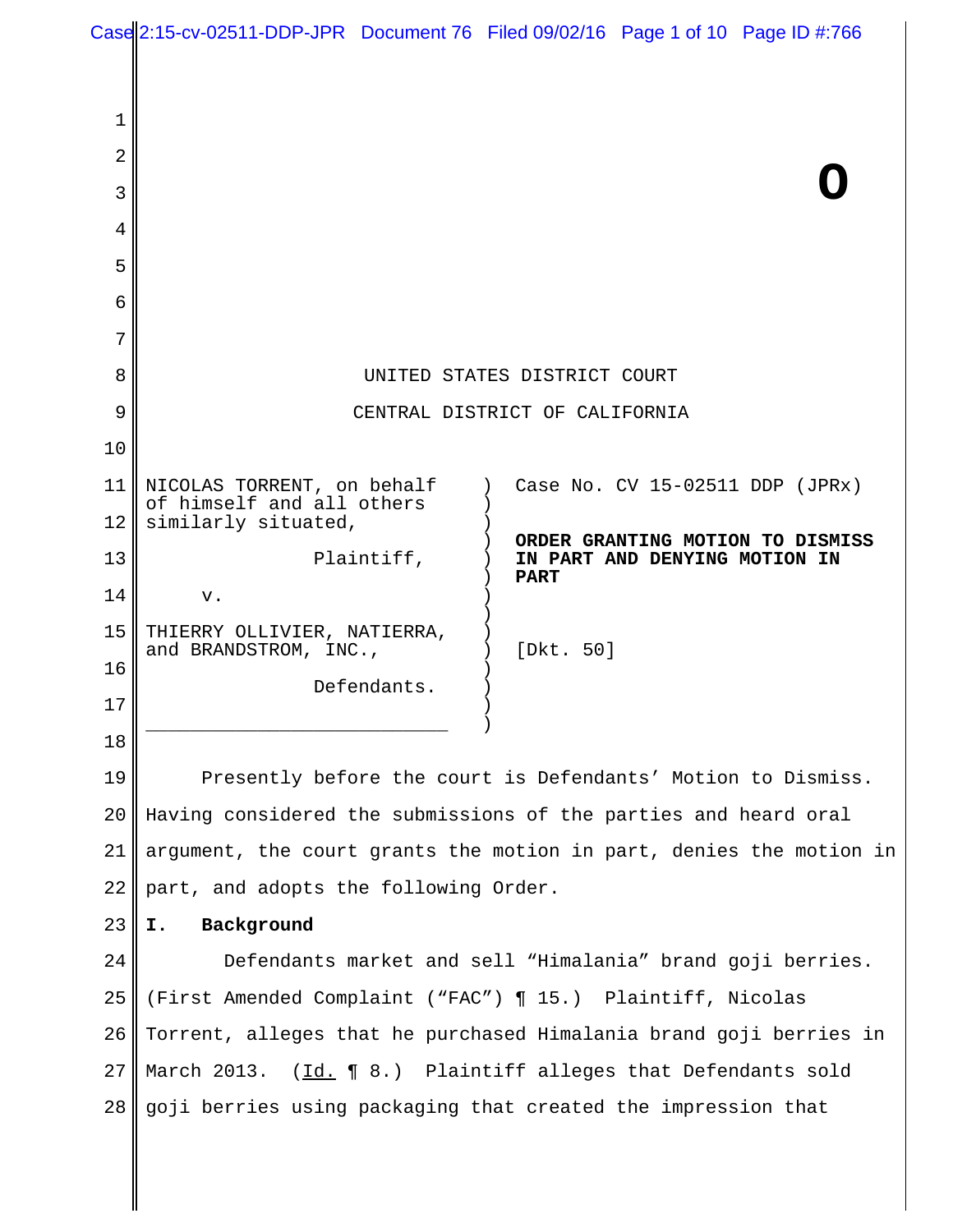1 2 3 4 5 6 7 Defendants' berries are harvested from the Himalaya mountains. (Id. ¶ 9.) According to Plaintiff, Defendants' packaging includes images of mountains, as well as statements such as, "The most famous berry in the Himalayas," and "Goji berries originate in the high plateaus of the Himalayan mountains." Id. The parties appear to agree that Defendants' packaging no longer uses these statements.

8 9 10 11 12 Plaintiff further alleges that the berries "come from the Ningxia province of China, which is not what a reasonable consumer considers to be the Himalayas. (FAC ¶ 10.) Rather, "the Ningxia province is situated in an area of China far north of what the reasonable consumer considers as the Himalayas." (Id.)

13 14 15 16 17 Plaintiff, on behalf of a putative class of all California purchasers of Himalania brand goji berries, seeks an injunction and restitution under California's Unfair Competition Law and injunctive relief and damages under California's Consumer Legal Remedies Act ("CLRA"). $^1$  Defendants now move to dismiss the FAC.

18 **II. Legal Standard**

19 20 21 22 23 24 25 A complaint will survive a motion to dismiss when it contains "sufficient factual matter, accepted as true, to state a claim to relief that is plausible on its face." Ashcroft v. Iqbal, 556 U.S. 662, 678 (2009) (quoting Bell Atl. Corp. v. Twombly, 550 U.S. 544, 570 (2007)). When considering a Rule 12(b)(6) motion, a court must "accept as true all allegations of material fact and must construe those facts in the light most favorable to the plaintiff." Resnick

<sup>28</sup> 1 Plaintiff also brings an independent cause of action for attorney fees, even though he also requests fees in his prayer for relief.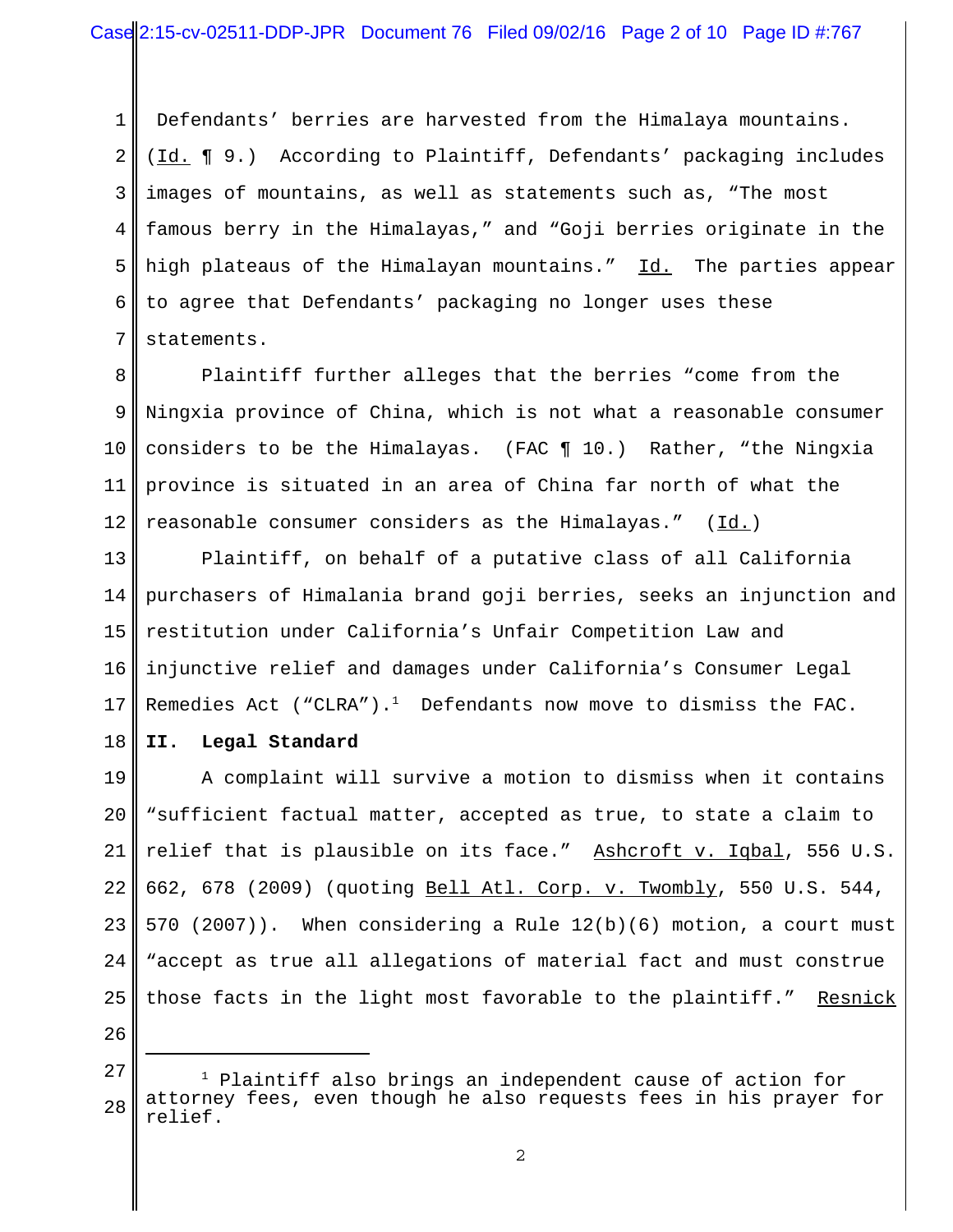1 2 3 4 5 6 7 8 9 10 11 v. Hayes, 213 F.3d 443, 447 (9th Cir. 2000). Although a complaint need not include "detailed factual allegations," it must offer "more than an unadorned, the-defendant-unlawfully-harmed-me accusation." Iqbal, 556 U.S. at 678. Conclusory allegations or allegations that are no more than a statement of a legal conclusion "are not entitled to the assumption of truth." Id. at 679. In other words, a pleading that merely offers "labels and conclusions," a "formulaic recitation of the elements," or "naked assertions" will not be sufficient to state a claim upon which relief can be granted.  $Id.$  at 678 (citations and internal quotation marks omitted).

12 13 14 15 16 17 18 19 20 "When there are well-pleaded factual allegations, a court should assume their veracity and then determine whether they plausibly give rise to an entitlement of relief." Id. at 679. Plaintiffs must allege "plausible grounds to infer" that their claims rise "above the speculative level." Twombly, 550 U.S. at 555. "Determining whether a complaint states a plausible claim for relief" is a "context-specific task that requires the reviewing court to draw on its judicial experience and common sense." Iqbal, 556 U.S. at 679.

#### 21 **III. Discussion**

22

#### A. Reasonable Consumer Test

23 24 25 26 27 28 Defendants contend first that Plaintiff's UCL and CLRA claims should be dismissed because the reasonable consumer does not know about Ningxia province's location relative to the Himalayas. (Mot. at 6.) Plaintiff's UCL and CLRA claims are governed by a "reasonable consumer" test, which looks to whether, regardless of the actual falsity of a representation, members of the public are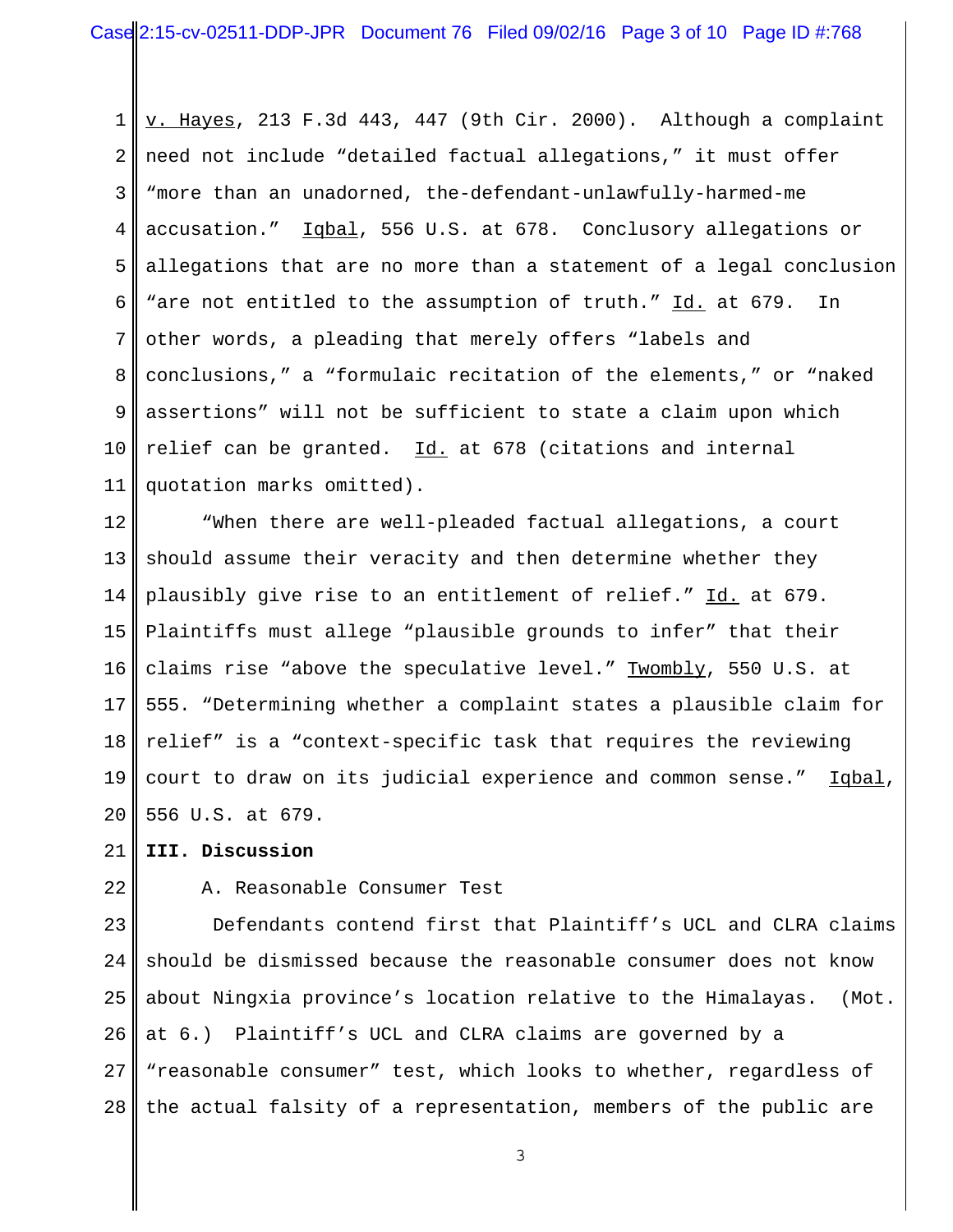1 2 3 4 5 6 7 8 likely to be deceived. Williams v. Gerber Prods. Co., 552 F.3d 934, 938 (9th Cir. 2008); Yumul v. SmartBalance, Inc., 733 F.Supp.2d 1117, 1125 (C.D. Cal. 2010). Although questions regarding deceptiveness typically cannot be resolved on a motion to dismiss, courts do dismiss product packaging claims where it appears as a matter of law that the public is not likely to be deceived. See Jones v. ConAgra Foods, Inc., 912 F. Supp. 2d 889, 899 (N.D. Cal. 2012).

9 10 11 12 13 14 15 16 17 18 19 20 21 22 23 The court agrees with Defendants, in part. The FAC alleges that "[t]he goji berries come from the Ningxia province of China, which is not what a reasonable consumer considers to be the Himalayas." (FAC ¶ 10.) The FAC also includes a map, which appears to depict the Ningxia province "in an area of China far north of what the reasonable consumer considers as the Himalayas[.]" (Id.) Plaintiff cannot, however, plausibly allege that reasonable consumers are well-versed enough in Chinese geography to have any beliefs about Ningxia's location or whether Ningxia province qualifies as "Himalayan." Indeed, although Defendants' packaging does represent that the berries are a "Product of China," it makes no reference to Ningxia. Thus, to the extent Plaintiff alleges that the packaging is misleading because reasonable consumers do not consider Ningxia to be part of the Himalayas, those allegations are dismissed.

24 25 26 27 28 The implausible references to consumers' knowledge of Chinese or Himalayan geography do not, however, render the UCL and CLRA claims deficient in their entirety. The FAC also alleges that Defendants "inten[ded] to create the impression in the minds of consumers that the berries are harvested from the Himalayas  $\ldots$ ,"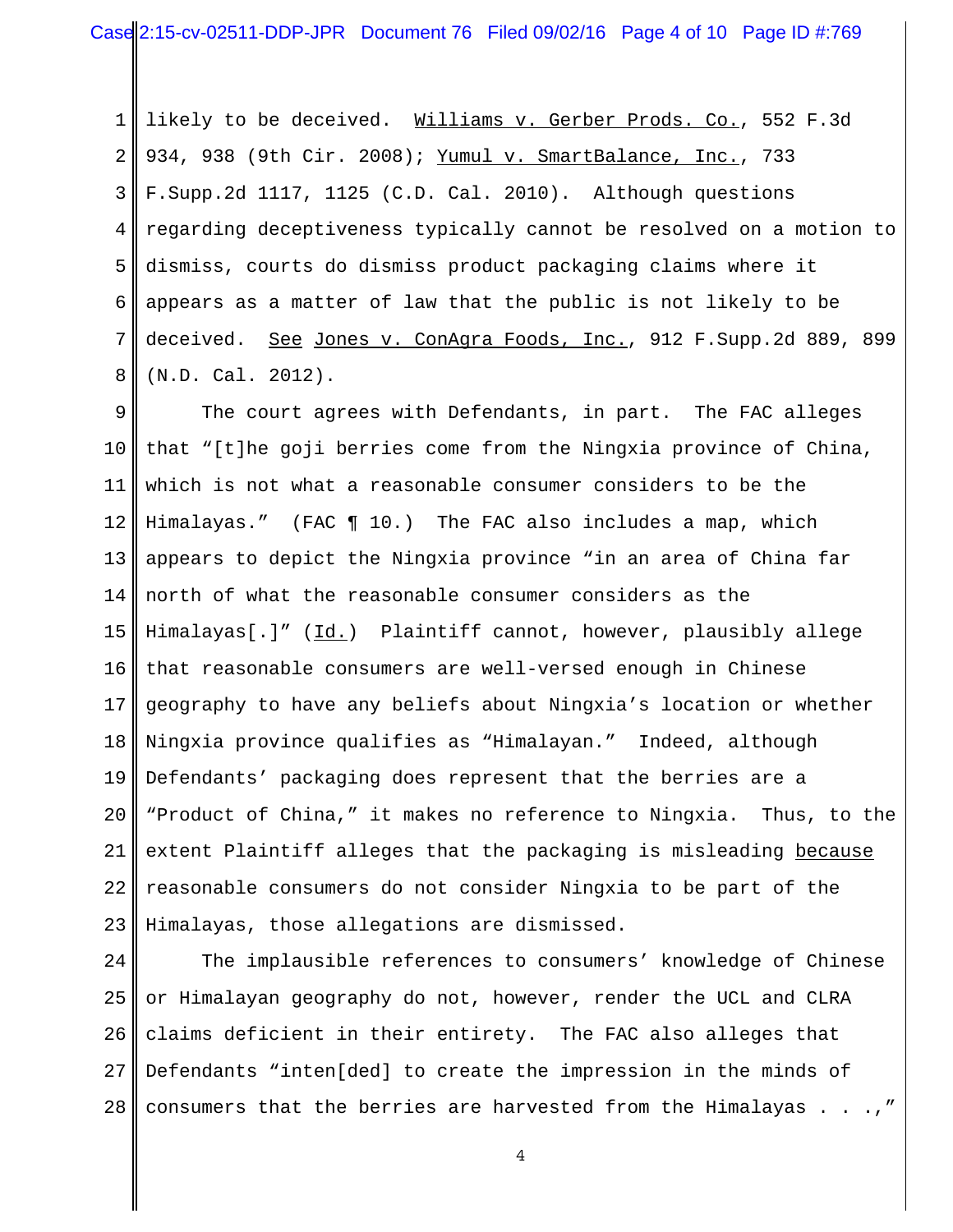1 2 3 4 5 6 7 8 9 10 11 12 and makes repeated references to this "impression." (FAC  $\P\P$ 9, 15.) That assertion is supported by the factual allegations that Defendants' packaging includes the statements, "The most famous berry in the Himalayas," and "Goji berries originate in the high plateaus of the Himalayan mountains." These facts, putting aside any allegations about consumers' knowledge of Ningxia, themselves could support a claim that Defendants' packaging would lead a reasonable consumer to believe that Defendants' berries are harvested in the Himalayas, when in fact the berries are not harvested in the Himalayas. Accordingly, Plaintiff's UCL and CLRA claims are dismissed only insofar as they relate to consumers' knowledge of the Ningxia province of China.

13

B. CLRA Notice

14 15 16 17 18 19 20 21 22 23 24 25 26 27 28 Plaintiff's original Complaint alleged causes of action under California's UCL and the CLRA. The complaint sought injunctive relief, including corrective advertising, as well as restitution and damages. (Complaint at 11-12.) Damages, however, are not recoverable under the UCL. See Durell v. Sharp Healthcare, 183 Cal. App. 4th 1350, 1359 (2010). Damages are available under the CLRA. Cal. Civil Code § 1780. The CLRA requires, however, that a plaintiff seeking damages first notify the prospective defendant of the alleged violations and afford the prospective defendant a thirty-day period to remedy the problem. Cal. Civ. Code § 1782. An action for injunctive relief, in contrast, "may be commenced" without prior notice. Cal. Civ. Code. § 1782(d). If a plaintiff initiates an action for injunctive relief and then satisfies the notice requirement, the plaintiff may, "not less than 30 days after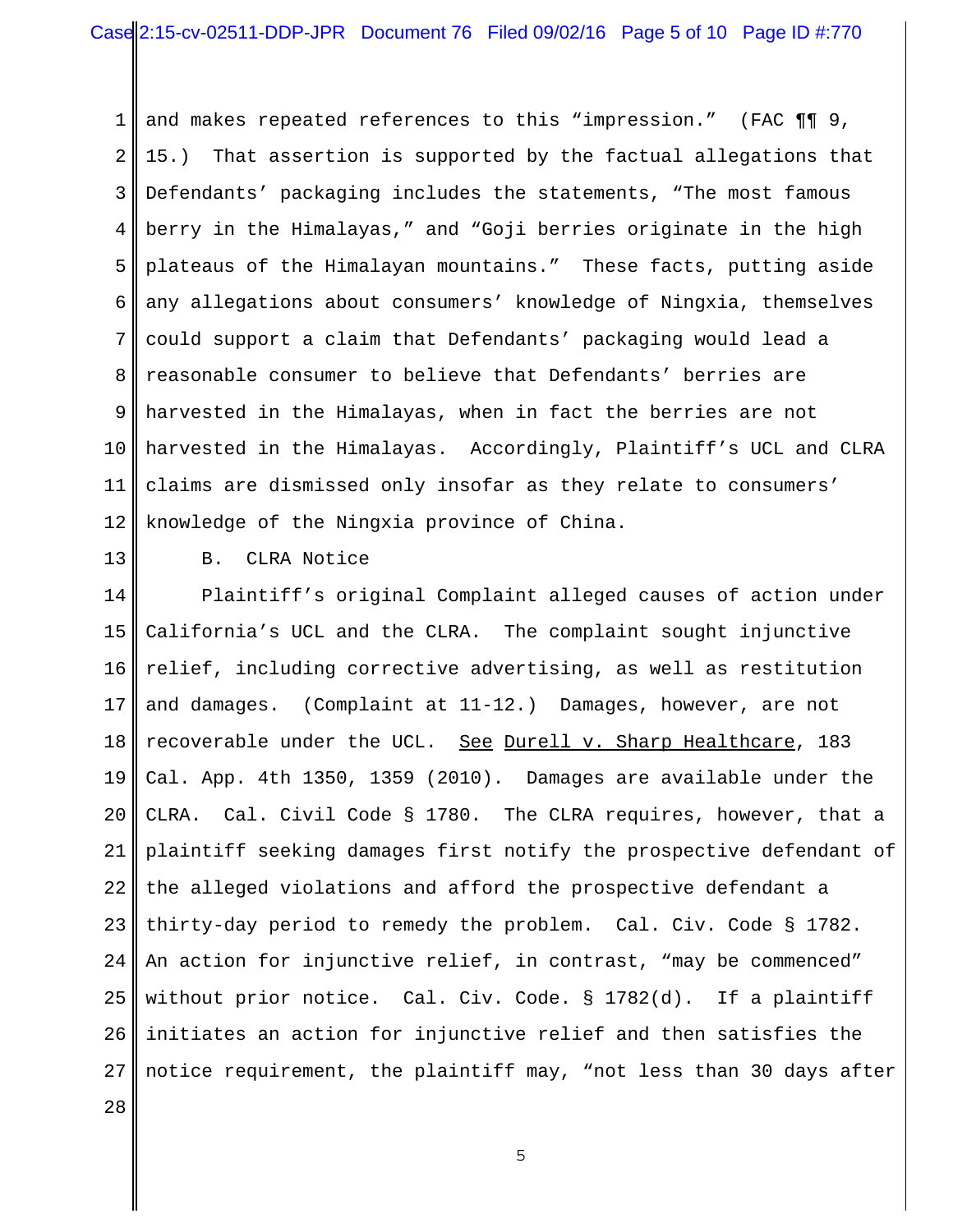## Case 2:15-cv-02511-DDP-JPR Document 76 Filed 09/02/16 Page 6 of 10 Page ID #:771

1 2 commencement of an action for injunctive relief," amend the complaint to include a request for damages. Id.

3

4 5 6 7 8 9 10 11 Here, Plaintiff sent a CLRA notice letter on the same day that he filed his complaint for damages. More than thirty days later, Plaintiff filed the FAC, explicitly requesting damages under the CLRA and referencing his CLRA notice letter. Defendants move to dismiss Plaintiff's damages claim, with prejudice, for failure to comply with Section 1782. Plaintiff responds that, because he amended the complaint and filed the FAC more than 30 days after sending a CLRA notice letter, he has satisfied Section 1782.

12 13 14 15 16 17 18 19 20 21 22 23 24 25 26 27 28 Although the CLRA notice requirement is not jurisdictional, compliance with it is necessary to state a claim. Outboard Marine Corp. v. Superior Court, 52 Cal. App. 3d 30, 39 (1975). Although Plaintiff makes no mention of it, and Defendants refer to it only in a footnote, "[a] significant split among the courts exists on whether dismissal of a CLRA claim for violation of section 1782(a)'s notice requirement should be granted with or without prejudice." Trabakoolas v. Watts Water Techs., Inc., No. 12-cv-01172-YGR, 2012 WL 2792441 at \*7 (N.D. Cal. July 9, 2012). The Outboard Marine court concluded that "[t]he clear intent of the [CLRA] is to provide and facilitate pre-complaint settlements of consumer actions wherever possible and to establish a limited period during which such settlement may be accomplished." 52 Cal. App. 3d at 41. Some federal courts, citing Outboard Marine, have dismissed improperly noticed CLRA damages claims with prejudice, finding that such "strict adherence to the statute's notice provision is required to accomplish the Act's goals of expeditious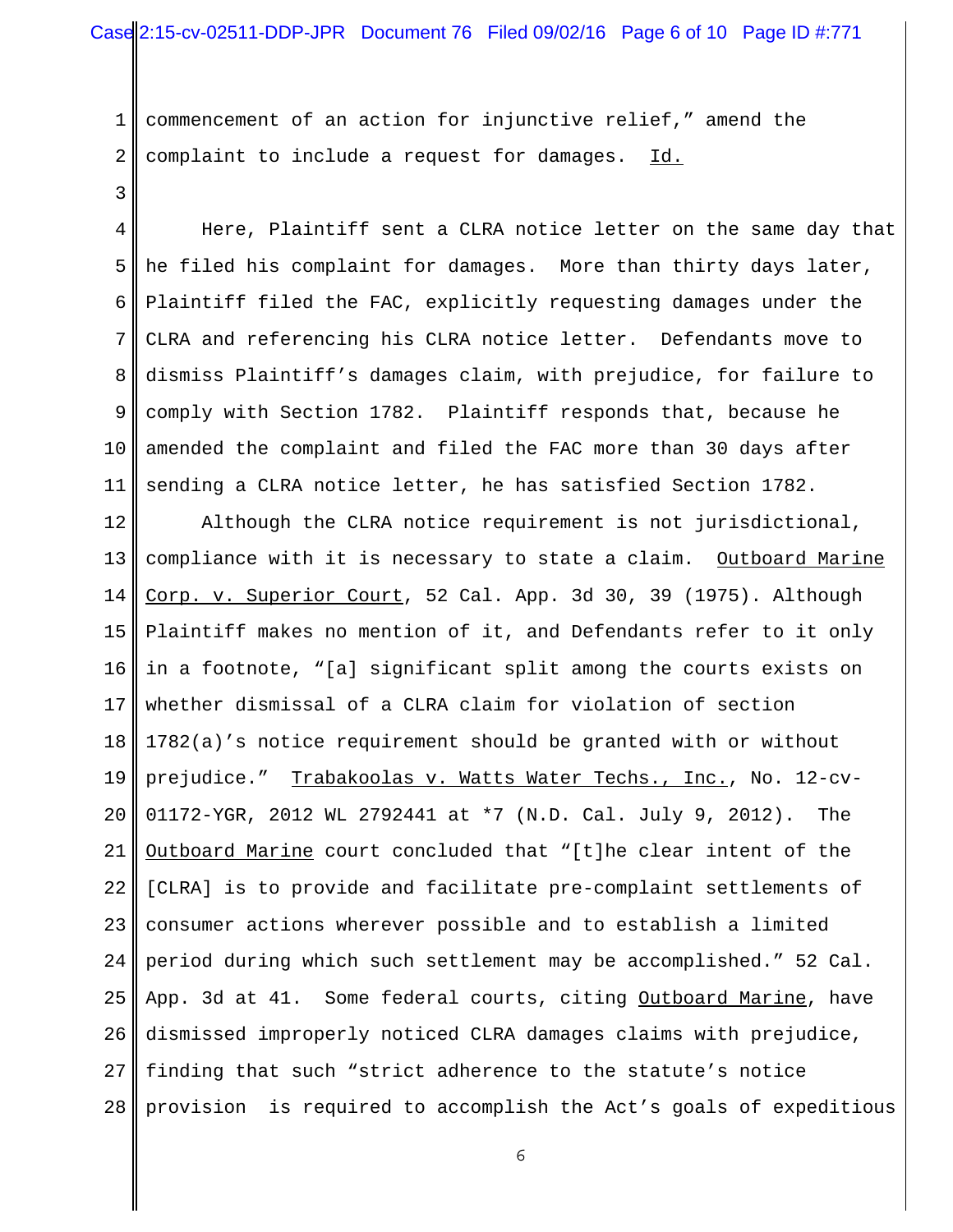1 2 3 4 5 6 7 8 remediation before litigation." Laster v. T-Mobile USA, Inc., 407 F.Supp.2d 1181, 1196 (S.D. Cal. 2005); See also Cattie v. Wal-Mart Stores, Inc., 504 F.Supp.2d 939, 949-50 (S.D. Cal. 2007); Von Grabe v. Sprint PCS, 312 F.Supp.2d 1285, 1304 (S.D. Cal. 2003); but see Dietz v. Comcast Corp., No. C 06-06352 WHA, 2006 WL 3782902 at \*6 (N.D. Cal. Dec. 21, 2006) (concluding that dismissal with prejudice would be "draconian," and finding that other disciplinary measures would more accurately serve the California legislature's intent).

9 10 11 12 13 14 15 16 17 18 19 20 21 22 23 Some courts, however, have determined that a dismissal with prejudice for failure to comply with the CLRA's notice requirement is not necessary to satisfy the California legislature's goal of allowing defendants to avoid liability by promptly correcting the alleged wrongs. Morgan v. AT&T Wireless Servs., Inc., 177 Cal. App. 4th 1235, 1261 (2009); Dietz, 2006 WL 3782902 at \*2. As the Trabakoolas court observed, the CLRA's notice requirement was intended to "resolve quickly and efficiently consumer complaints," and "inured to the consumers' benefit," and therefore should not operate as a "sword against consumers." Trabakoolas, 2012 WL 2792441 at \*8 (dismissing CLRA damages claim with leave to amend); See also Benson v. Southern California Auto Sales, Inc., 239 Cal.App.4th 1198, 1212 (2015) ("[The CLRA] actually has two purposes. Protecting consumers is one; providing efficient and economical procedures to secure such protection is the other.").

24 25 26 27 28 This court agrees with the reasoning of Dietz, Morgan, and Trabakoolas that dismissal of Plaintiff's CLRA damages claim with prejudice would be unduly harsh, and would not serve the interest of protecting consumers. Under the circumstances here, however, the court is not persuaded that mere dismissal with leave to amend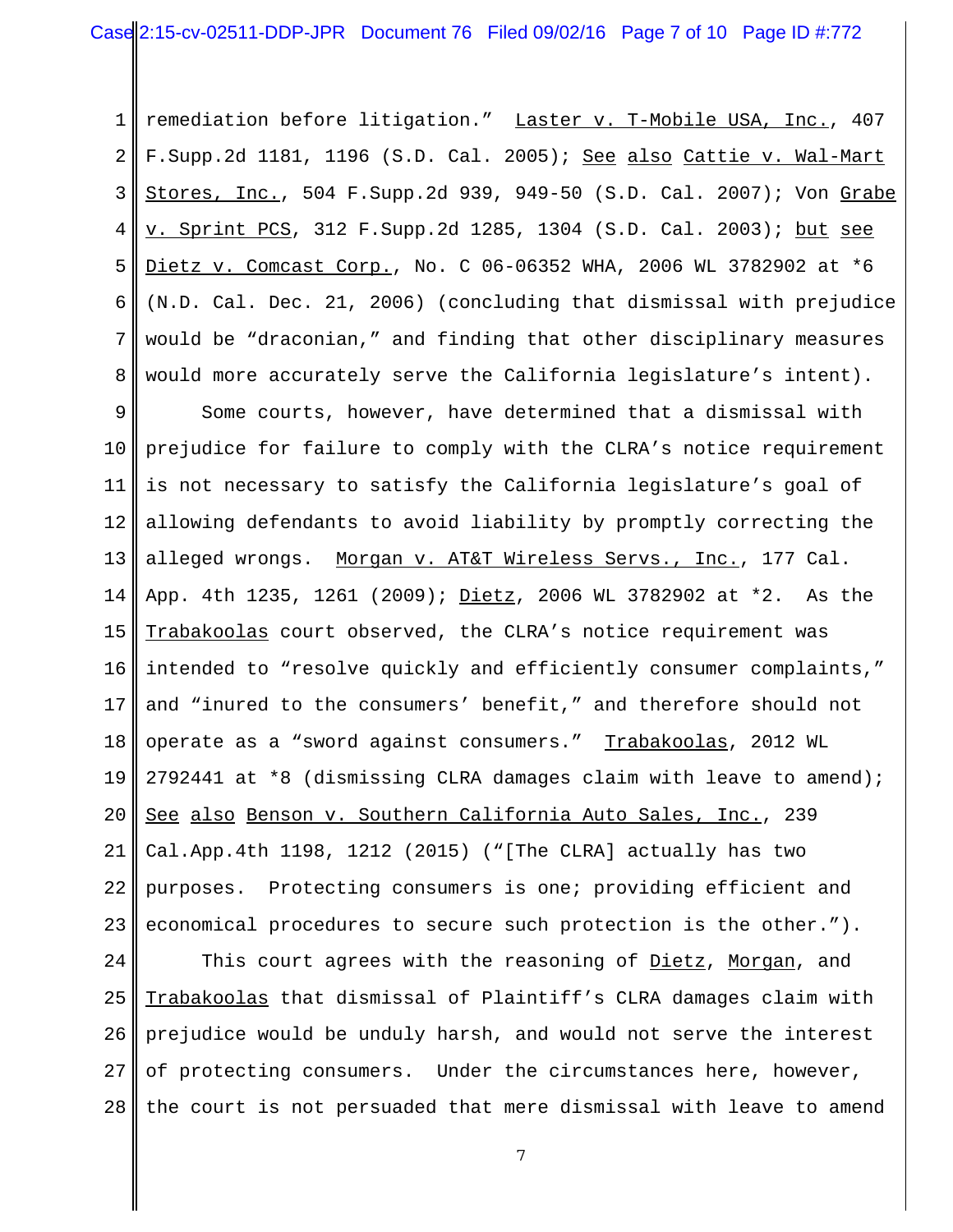1 2 3 4 5 6 7 8 9 would be appropriate. Such a result, which would require Defendant to defend against an improperly noticed CLRA damages claim while simultaneously attempting to rectify the underlying issues, would not adequately disincentivize Plaintiff's noncompliance with the CLRA notice requirement and would hamper efforts to quickly and efficiently address consumer concerns. The court, therefore, dismisses Plaintiff's CLRA damages claim without leave to amend in the instant action, but also without prejudice to the refiling of the damages claim.

10

### **C. Alter EGO**

11 12 13 14 15 16 17 18 19 20 21 22 23 24 25 26 27 28 Plaintiff's FAC alleges that Defendant Ollivier is liable as the alter ego of both corporate defendants. "The alter ego doctrine arises when a plaintiff comes into court claiming that an opposing party is using the corporate form unjustly and in derogation of the plaintiff's interests. In certain circumstances the court will disregard the corporate entity and will hold the individual shareholders liable for the actions of the corporation." Nielson v. Union Bank of Cal., N.A., 290 F. Supp. 2d 1101, 1115 (C.D. Cal. 2003). The purpose of the alter ego doctrine is to avoid injustice when there is an abuse of the corporate privilege. Id. Only "exceptional circumstances" allow a court to disregard the corporate form and find liability as to the individuals underneath it. Leek v. Cooper, 194 Cal. App. 4th 399, 411 (2011). There is a large list of factors a court can consider when determining alter ego liability. Id. at 417-18. "An allegation that a person owns all of the corporate stock and makes all of the management decisions is insufficient to cause the court to disregard the corporate entity." Id. at 415.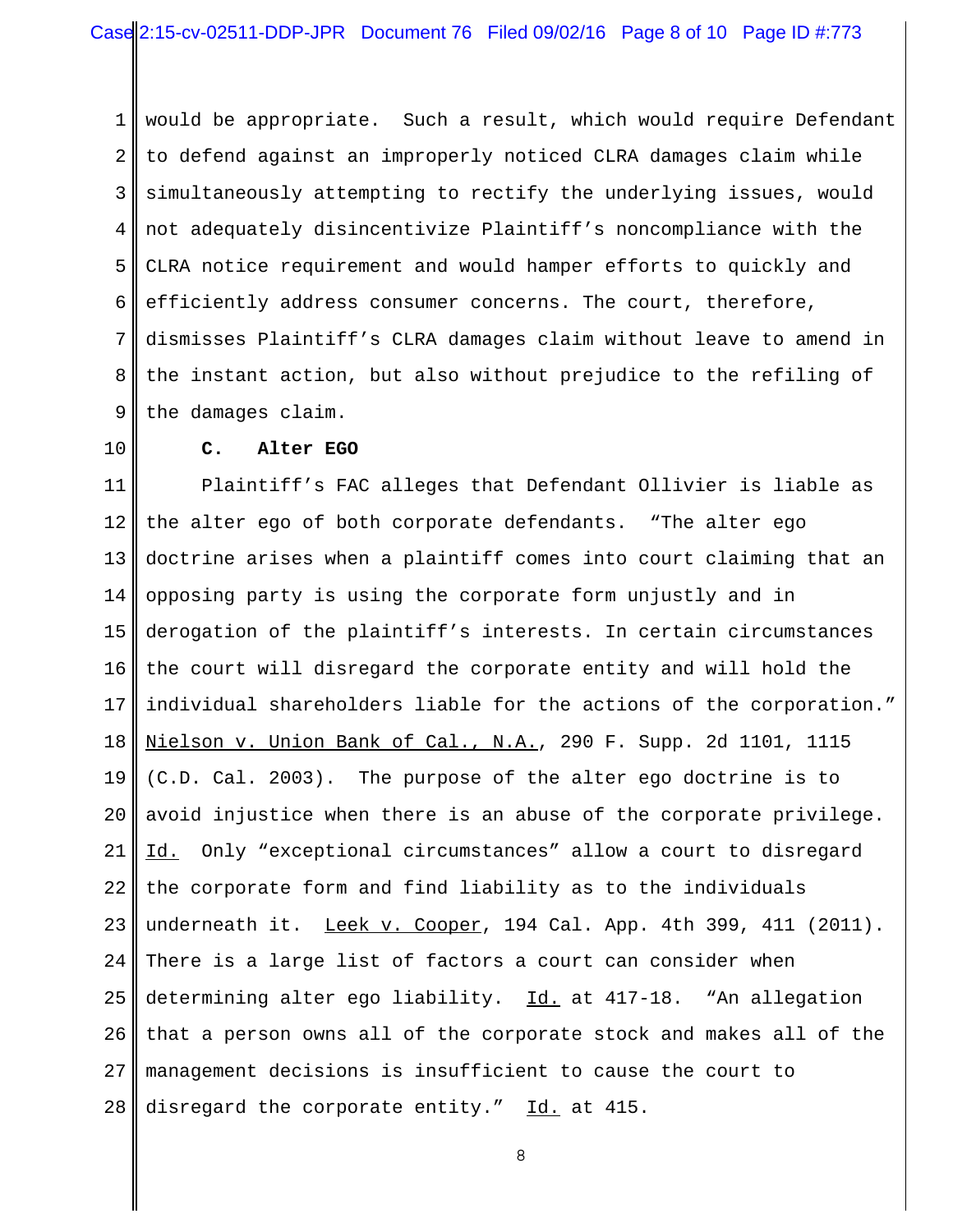1 2 3 4 5 6 7 8 9 10 11 12 13 14 15 16 17 18 "Corporate officers and directors cannot ordinarily be held personally liable for the acts or obligations of their corporations. However, they may become liable if they directly authorize or actively participate in wrongful or tortious conduct." Taylor-Rush v. Multitech Corp., 217 Cal. App. 3d 103, 113 (1990). A wide variety of factors may be pertinent to the alter ego inquiry, depending on the circumstances of the particular case. Assoc. Vendors, Inc. v. Oakland Meat Co., 210 Cal. App. 2d 825, 838 (1962). These factors include, but are not limited to, commingling of funds, unauthorized diversion of corporate funds to other uses, failure to maintain adequate corporate records, sole or family ownership of all of the stock in a corporation, failure to adequately capitalize a corporation, use of a corporation as a conduit for the business of an individual, disregard of legal formalities, and diversion of assets from a corporation to a stockholder to the detriment of creditors. Schwarzkopf, 626 F.3d at 1038; <u>Zoran Corp. v. Chen</u>, 185 Cal. App. 4th 799, 811-12 (2010); Assoc. Vendors, 210 Cal. App. 2d at 838-39.

19 20 21 22 23 24 25 26 The only specific facts alleged regarding Defendant Ollivier are that he founded one corporate defendant and serves as a corporate officer and "opened the doors" of the other corporate defendant. (FAC ¶ 13.) Although the FAC conclusorily asserts that a unity of interest and ownership exists between Ollivier and the corporate defendants, it makes no factual allegations to support that assertion. Plaintiff's Opposition does no more than repeat, in block quotes, the FAC's inadequate alter ego allegations.<sup>2</sup>

27

<sup>2</sup> Plaintiff's Opposition similarly fails to identify any facts (continued...)